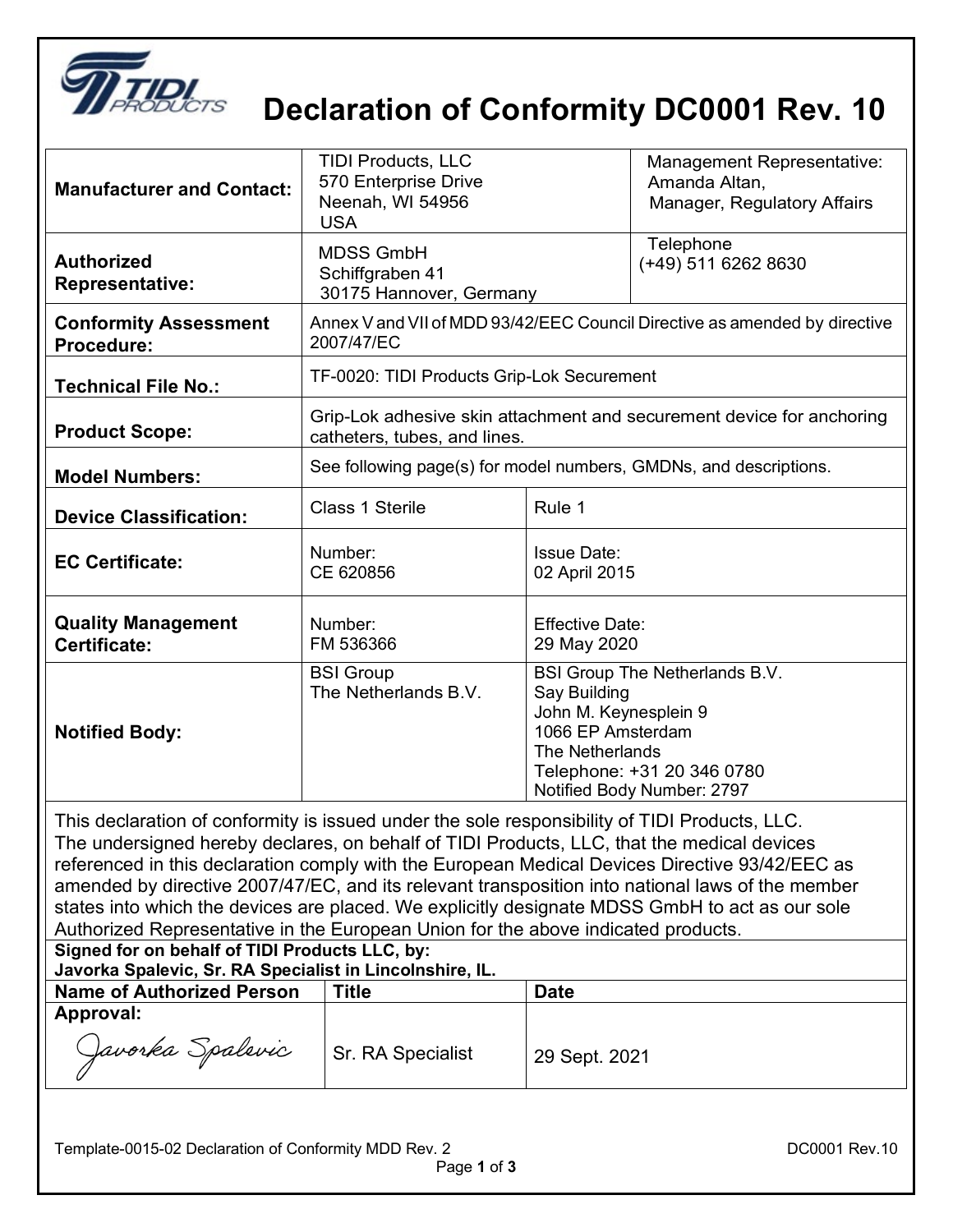

## **Declaration of Conformity DC0001 Rev. 10**

| Product Model Numbers, GMDN, and Description to which this declaration applies |             |                                                                                           |
|--------------------------------------------------------------------------------|-------------|-------------------------------------------------------------------------------------------|
| <b>Model Numbers</b>                                                           | <b>GMDN</b> | <b>Description</b>                                                                        |
| 2100ANG                                                                        | 36053       | Securement Device for lines and tubes sized 3-5mm Small<br><b>Nasal Gastric Size</b>      |
| 2100NGH                                                                        | 56631       | Hydrocolloid Securement for lines and tubes 1-2mm in<br>diameter Small Nasal Gastric Size |
| 2200NUZA                                                                       | 56631       | Extra small Securement Device I with Zinc-Oxide Adhesive                                  |
| 3200S                                                                          | 56631       | Universal Securement Device for lines and tubes sized 1.5-<br>4.5 in diameter, Small Size |
| 3300M                                                                          | 56631       | Universal Securement Device for lines and tubes sized 3-<br>8mm in diameter, Medium Size  |
| 3300MART                                                                       | 56631       | Arterial Catheter & Peripheral IV Securement                                              |
| 3300MART-KIT-2                                                                 | 56631       | Arterial and Peripheral IV Securement and Dressing Kit                                    |
| 3300MEPI                                                                       | 56631       | <b>Universal Catheter Securement Device</b>                                               |
| 3300MIV                                                                        | 56631       | Peripheral IV & Arterial Catheter Securement                                              |
| 3300MWA                                                                        | 56631       | Medium Universal Securement with wide silicone adhesive<br>area                           |
| 3300MW-TA-3                                                                    | 56631       | Grip-Lok®, Medium Wide Std Adhesive for Arrow                                             |
| 3301MCS-BD                                                                     | 56631       | Securement Device for the BD Arterial Cannula with<br>FloSwitch™                          |
| 3301MCS-HL                                                                     | 56631       | Securement for Health Line International PICC                                             |
| 3303MCS-TA                                                                     | 56631       | Securement Device for the Arrow® PICC/CVC                                                 |
| 3304MCS-BA                                                                     | 56631       | Catheter Securement for Bard® PICC and CVC                                                |
| 3306MCS-NA                                                                     | 56631       | Grip-Lok® Catheter Securement for Navilyst Medical<br>Xcela® PICC, Medium Size            |
| 3308MCS-MC                                                                     | 56631       | Securement for Medcomp® Dialysis Center                                                   |
| 3400L                                                                          | 56631       | Universal Securement for lines and tubes 6-13mm in<br>diameter Large Size                 |
| 3400LFC                                                                        | 57982       | Foley Catheter Securement Device for 2- & 3-way Foley<br>Catheters Sized 12-30 Fr.        |
| 3401LNG                                                                        | 36053       | Large Nasal Gastric Securement Tube                                                       |
| 3500DFN                                                                        | 56631       | Dialysis Fistula Needle Securement                                                        |
| 3600PFC                                                                        | 57982       | <b>Small Foley Catheter Securement Device</b>                                             |
| 3601CVC                                                                        | 56631       | Universal CVC Securement                                                                  |
| 3604MCS-TA-1                                                                   | 56631       | Catheter Fixation for Arrow® PICC/CVC                                                     |
| 3300MIV-KIT-2                                                                  | 56631       | Arterial and Peripheral IV Securement and Dressing Kit                                    |
| A20100090                                                                      | 56631       | M-Fixx <sup>™</sup>                                                                       |
| <b>MCGLPICC</b>                                                                | 56631       | Catheter Fixation for MEDCOMP®PICC/CVC                                                    |
| 04439010                                                                       | 56631       | Picc-Cel Grip-Lok® Securement Device for Celsite PICC-<br><b>Cel Catheters</b>            |
| 3200S-10PK                                                                     | 56631       | Universal Securement Device for lines and tubes sized 1.5-<br>4.5 in diameter, Small Size |
| 3300M-10PK                                                                     | 56631       | Universal Securement Device for lines and tubes sized 3-<br>8mm in diameter, Medium Size  |
| 3400L-10PK                                                                     | 56631       | Universal Securement for lines and tubes 6-13mm in<br>diameter-Lg                         |
| 3400LFC-10PK                                                                   | 57982       | <b>Foley Catheter Securement</b>                                                          |
| 3309MCS-TA-2                                                                   | 56631       | Catheter Fixation for Arrow® PICC/ CVC                                                    |

Template-0015-02 Declaration of Conformity MDD Rev. 2 DC0001 Rev.10

 $\overline{\phantom{a}}$